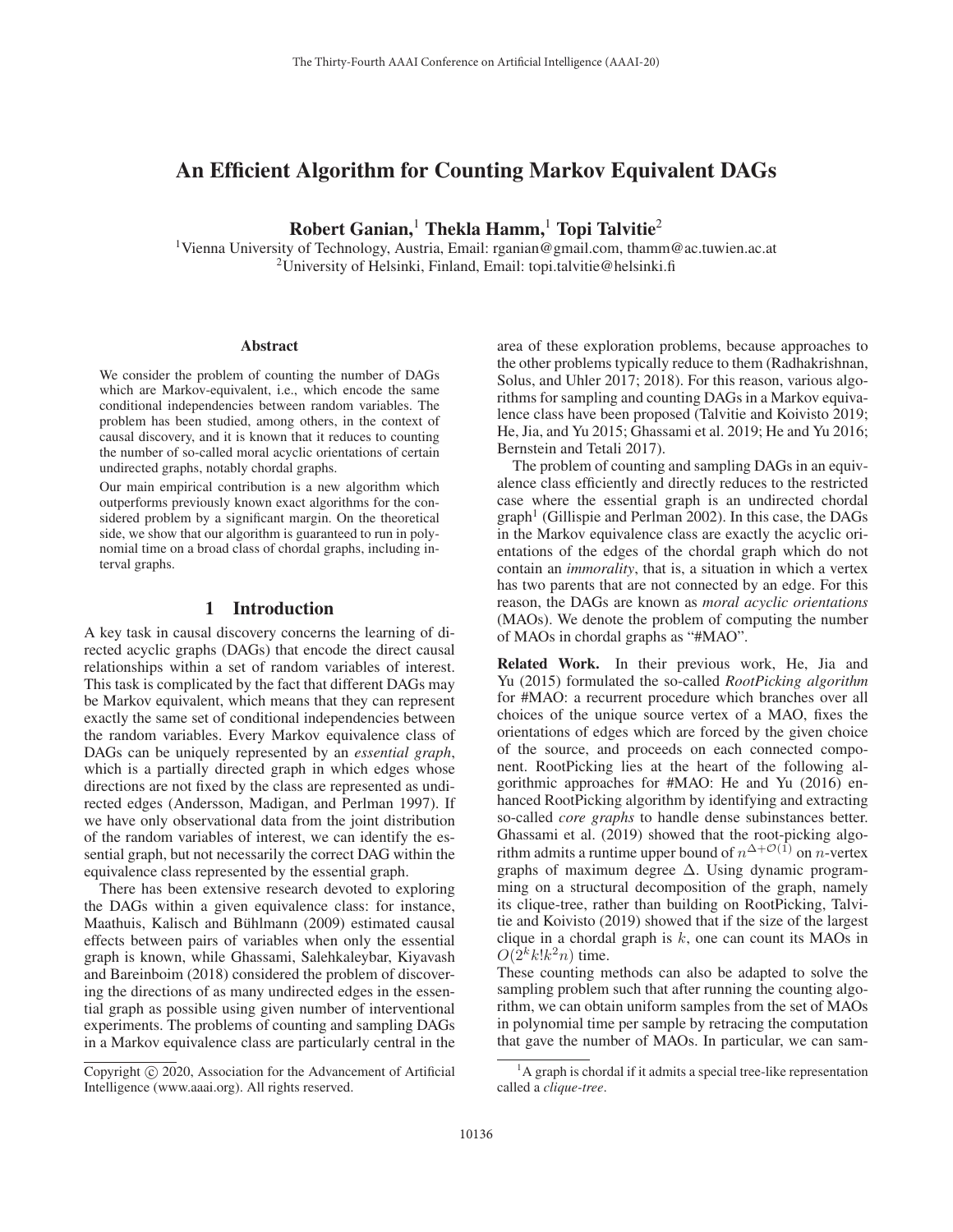ple a MAO of H by first sampling its root with probability proportional to the number of MAOs of H with that root, then inferring the orientations arising from this, and finally recursively sampling a MAO for each of the remaining undirected components. To determine the appropriate probabilities, we can invoke GetPartSol, in an analogous manner as in previous related works (see, e.g., the work of Ghassami et al. (2019)).

Contribution. Our main contribution is a new algorithm, AnonMAO, which solves #MAO. AnonMAO enhances RootPicking with a *vertex anonymisation* technique that reduces the number of generated subinstances which need to be solved throughout the recursion. We remark that, like the algorithms mentioned as Related Work, AnonMAO can be adapted to solve the sampling problem. Specifically, if we use the *alias method* (Vose 1991; Walker 1977) we can uniformly sample MAOs in linear time; see also the work of Ghassami et al. (2019).

On the empirical side, we show that AnonMAO vastly outperforms previously known exact algorithms for #MAO.

As our main theoretical contribution, we show that Anon-MAO can solve all instances of #MAO where the cliquetree of the instance has a polynomially bounded number of subtrees in polynomial time. The techniques used here are based on an in-depth and non-trivial analysis of the structure of subinstances generated by RootPicking, notably with respect to a fixed clique-tree. In particular, for the most part this analysis is not specific to the formulation of AnonMAO but may also prove useful when considering the complexity of future algorithms for #MAO based on RootPicking.

The property of having a clique-tree with polynomially many subtrees is satisfied by a wide range of chordal graphs. We also show that the polynomial bound on the number of subtrees can be equivalently expressed as a more simple condition on the degree of the nodes in the clique-tree. One special and very well-studied subclass of chordal graphs that admit clique-trees with polynomially many subtrees is the class of *interval graphs* (Brandstädt, Le, and Spinrad 1999); consequently, as a corollary we obtain that #MAO is polynomial-time solvable on interval graphs.

## 2 Preliminaries

**Graphs and Orientations.** A graph  $G$  is defined by a finite set of *vertices*  $V(G)$  and a binary relation on it, i.e., a subset of  $V(G) \times V(G)$ , describing a set of *edges*  $E(G)$ . We distinguish between *undirected* edges  $(v, w) \in E(G)$ , for which also  $(w, v) \in E(G)$ ; and *directed* edges  $(v, w) \in$  $E(G)$ , for which  $(w, v) \notin E(G)$ . Graphs all of whose edges are undirected are called *undirected* themselves. Similarly graphs all of whose edges are directed are called *directed*. For ease of presentation we denote an edge in an undirected graph containing two vertices u and v by  $u - v$  and an edge in a directed graph containing two vertices  $u$  and  $v$  in that order by  $u \to v$  or  $v \leftarrow u$ . (Note that with this notation  $u - v = v - u$ , but  $u \to v \neq v \to u$ .) A directed graph G' is an *orientation* of a graph G if for every edge  $u - v$  of G, G' contains either edge  $u \to v$  or  $u \leftarrow v$  (but not both), and for every edge  $u \to v$  of  $G'$ , G contains the edge  $u - v$  or

the edge  $u \rightarrow v$ .

A *(graph) isomorphism* is a bijection between the vertex sets of two graphs under which the edge relation is invariant. Graphs between which an isomorphism exists are *isomorphic.* An *induced subgraph*  $G[X]$  of a graph G is a graph defined by a subset  $X \subseteq V(G)$  and the edge relation  $E(G)$ restricted to X. A *subgraph* of G is a graph that is given by a subset  $X \subseteq V(G)$  and a subset  $F \subseteq E(G[X])$ . If H is isomorphic to a subgraph of G, we say G *contains* H.

An *(undirected)* path is a graph  $v_1 - v_2 - \ldots - v_\ell$ where the  $v_i$  are pairwise different. More specifically the given path is also called  $v_1$ - $v_\ell$ -path or path from  $v_1$  to  $v_\ell$ or *path between*  $v_1$  *and*  $v_\ell$ . We extend this notion to paths between a vertex and a vertex subset and paths between two vertex subsets: For  $X, Y$  a v-X-path is a v-x-path with  $x \in X$ ; an X-Y-path is a x-Y-path with  $x \in X$ . A subgraph of a path that is itself a path is called *subpath.* Given a graph G and vertices  $v, w \in V(G)$ , the dis*tance* dist<sub>G</sub> $(v, w)$  between v and w in G is defined as  $\min\{\ell-1 \mid G \text{ contains a } v-w\text{-path with } \ell \text{ vertices}\}.$  For  $X, Y \subseteq V(G)$ ,  $dist_G(v, X)$  and  $dist_G(X, Y)$  are defined analogously. We define the set of *neighbours* of a vertex (set) in G as  $N_G(v) = \{w \in V(G) \mid \text{dist}_G(v, w) = 1\}$  (and  $N_G(X) = \{w \in V(G) \mid \text{dist}_G(w, X) = 1\}$ ). A vertex is *dominating* if it is adjacent to all other vertices in the graph.

A graph G is *connected* if for all  $v, w \in V(G)$ , G contains a  $v-w$ -path. A maximal (in terms of inclusion of the vertex sets) connected induced subgraph of a graph is also called a *connected component* of it.

An *(undirected) cycle* is a graph  $v_1 - v_2 - \ldots v_\ell - v_1$ where the  $v_i$  are pairwise different. An undirected graph is a *tree* if it is connected and contains no cycle. An (induced) subgraph of a tree that is itself a tree is called *(induced) subtree*. An undirected graph is *chordal* if, for any cycle with more than three vertices it contains, the subgraph induced by the vertices of this cycle contains a cycle with at most three vertices.

A *directed cycle* is a graph  $v_1 \rightarrow v_2 \rightarrow \ldots v_\ell \rightarrow v_1$ where the  $v_i$  are pairwise different. An orientation is  $acyclic$ if it contains no directed cycle.

Problem Statement. An immorality is a graph that is isomorphic to  $a \to v \leftarrow b$ . An orientation is *moral* if it contains no immorality as an induced subgraph.

A Markov equivalence class can be set into one-to-one correspondence with a partially directed graph (its so-called *essential graph* (Verma and Pearl 1990)) in such a way that the DAGs in the Markov equivalence class are exactly the acyclic orientations of this graph which do not create new immoralities. What is more, such a graph is efficiently computable from any DAG in the Markov equivalence class (Meek 1995). It is known that removing all the directed edges of the graph results in an undirected chordal graph (Andersson, Madigan, and Perlman 1997), and each component of this graph may be oriented independently (Gillispie and Perlman 2002). Thus the problem of determining the size of a Markov equivalence class reduces to the following problem (see also the recent work of Talvitie and Koivisto (2019)):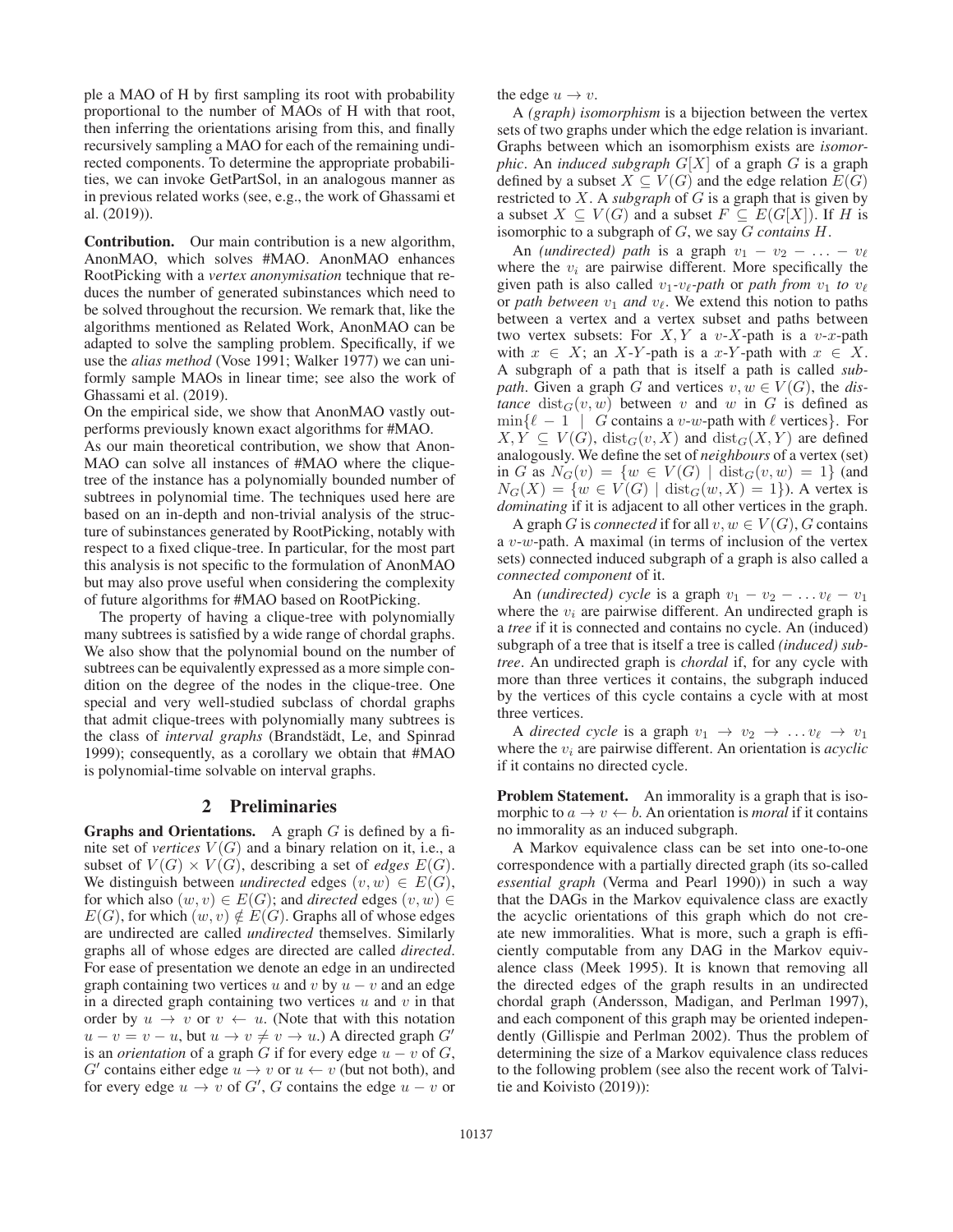#MAO: Given an undirected connected chordal graph (*UCCG*) G, count the number of MAOs of G. Note that #MAO is invariant under graph isomorphism.

The RootPicking Algorithm. He, Jia and Yu (2015) proposed a recursive algorithm for #MAO which has been used as a foundation in almost all approaches in the literature thus far. It uses the fact that any MAO of a UCCG contains a unique vertex v (called *root*) such that there is no edge  $u \to v$  in the MAO. By this observation the number of MAOs is equal to the sum, over all vertices  $v$  of the UCCG, of the number of MAOs that have  $v$  as root. Now the key is that the number of MAOs of the UCCG with  $v$  as root can be computed from the number of MAOs of certain UCCGs that are subgraphs of the original UCCG. An exact description of the procedure (without additional optimisation) which we refer to simply as *RootPicking* is given in Algorithm 1.

| <b>Algorithm 1: RootPicking</b>                                                             |  |  |
|---------------------------------------------------------------------------------------------|--|--|
| <b>Input:</b> An UCCG $G$                                                                   |  |  |
| <b>Output:</b> The number of MAOs of $G$                                                    |  |  |
| 1 if $ V(G)  = 1$ then                                                                      |  |  |
| return 1<br>$2 \mid$                                                                        |  |  |
| 3 $Sol = 0$                                                                                 |  |  |
| 4 for $r \in V(G)$ do                                                                       |  |  |
| Let $G'$ be a copy of $G$<br>5                                                              |  |  |
| <b>for</b> $a - b$ an edge in G with<br>6                                                   |  |  |
| $dist_G(r, a) < dist_G(r, b)$ do                                                            |  |  |
| Replace $a - b$ by $a \rightarrow b$ in $G'$<br>7                                           |  |  |
| <b>while</b> G' contains an induced subgraph $a \rightarrow b - c$<br>8                     |  |  |
| do                                                                                          |  |  |
| Replace $b - c$ by $b \rightarrow c$ in $G'$<br>9                                           |  |  |
| Remove all directed edges of $G'$<br>10                                                     |  |  |
| Sol += $\prod_{\mathcal{C}}$ connected component of $G'$ RootPicking( $\mathcal{C}$ )<br>11 |  |  |
| 12 <b>return</b> Sol                                                                        |  |  |

It is easy to see and has already been remarked by He, Jia and Yu (2015) that, except for the edges incident to the root r, all edges replaced in Line 7 of RootPicking, would also be replaced in Line 9 of RootPicking. Moreover, edges that contain the root would not be replaced in Line 9. This means it is equivalent to replace all edges containing the root  $r - x$ by  $r \to x$  and then successively replace  $b - c$  by  $b \to c$  for all induced a → b − c. In this vein we will distinguish *root orientations*, meaning orientations of edges containing the root, and *morally propagating orientations*, meaning orientations arising from Lines 8 and 9 of the algorithm.

We will refer to the subgraphs  $C$  of  $G$  that are recursed on in Line 11 together with the full history which led to this recursive call. Each subinstance  $C$  is recursed on after a specific sequence of choices of roots in the nested executions of Line 4 leading to the recursive call on  $C$  in Line 11. We denote the set of these chosen roots by  $R_{\mathcal{C}}$ .

Optimisations and Extensions of RootPicking. Talvitie and Koivisto (2019) observed that each UCCG considered in the RootPicking algorithm is an induced subgraph of the

original UCCG. By memoizing the results, they reduced the time complexity to  $\tilde{O}(2^n)$  and also achieved speedups in practice (Talvitie and Koivisto 2019).

He and Yu (2016) extended the RootPicking algorithm to better handle dense graphs. They gave a recursive algorithm that, given a *core graph* (an UCCG without dominating vertices), computes a polynomial  $P(m)$  such that by adding m dominating vertices, the number of MAOs is  $P(m)m!$ .

Clique-Trees. We will use the clique-tree characterisation of UCCGs to argue about the performance of our new algorithm. A *clique* is a graph C in which for any two vertices  $v \neq w \in V(C)$ ,  $u - v$  is an edge in C. A *clique-tree* of a graph G is a pair  $(\mathcal{T}, \chi)$  of a tree  $\mathcal T$  (whose vertices we call *nodes*) and a map  $\chi$  from  $V(\mathcal{T})$  to subsets of  $V(G)$  such that

- for each node  $t \in V(\mathcal{T})$ ,  $G[\chi(t)]$  is a clique;
- for each vertex  $v \in V(G)$ ,  $\mathcal{T}[\{t \in V(\mathcal{T}) \mid v \in \chi(t)\}]$  is a connected subgraph of  $T$  with at least one vertex; and
- for every maximal  $X \subseteq V(G)$  such that  $G[X]$  is a clique, there is exactly one  $t \in V(\mathcal{T})$  such that  $\chi(t) = X$ .

A clique-tree of a chordal graph can be constructed in linear time (Blair and Peyton 1993).

# 3 The Algorithm: AnonMAO

| <b>Algorithm 2: AnonMAO</b> |                                                           |  |
|-----------------------------|-----------------------------------------------------------|--|
|                             | <b>Input:</b> A UCCG $G$                                  |  |
|                             | <b>Output:</b> The number of MAOs of $G$                  |  |
|                             | 1 Let $Sol[\cdot, \cdot]$ be a storage indexed by         |  |
|                             | $2^{V(G)} \times \{0, \ldots,  V(G) \}$                   |  |
|                             | 2 Initialise all $\text{Sol}[\cdot, \cdot] = \text{NULL}$ |  |
|                             | 3 return GetPartSol $(G)$                                 |  |

|                         | <b>Subroutine: GetPartSol</b>                                                                                |
|-------------------------|--------------------------------------------------------------------------------------------------------------|
|                         | <b>Input:</b> A connected induced subgraph $H$ of $G$                                                        |
|                         | <b>Output:</b> The number of MAOs of H                                                                       |
|                         | 1 if $ V(H)  = 1$ then                                                                                       |
| $\overline{\mathbf{2}}$ | return 1                                                                                                     |
|                         | 3 Let D be the set of dominating vertices in $H$                                                             |
|                         | 4 Let $S = V(H) \setminus D$ and $d =  D $                                                                   |
|                         | 5 if $Sol[S, d] = NULL$ then                                                                                 |
| 6                       | $\text{Sol}[S,d]=0$                                                                                          |
| 7                       | for $r \in V(H)$ do                                                                                          |
| 8                       | Let $H'$ be a copy of $H$                                                                                    |
| 9                       | <b>for</b> $a - b$ an edge in H with                                                                         |
|                         | $dist_H(r, a) < dist_H(r, b)$ do                                                                             |
| 10                      | Replace $a - b$ by $a \rightarrow b$ in H'                                                                   |
| 11                      | while H' contains $a \rightarrow b - c$ as induced                                                           |
|                         | subgraph <b>do</b>                                                                                           |
| 12                      | Replace $b - c$ by $b \rightarrow c$ in $H'$                                                                 |
| 13                      | Remove all directed edges of $H'$                                                                            |
| 14                      | $\text{Sol}[S, d] \rightarrow \prod_{\mathcal{C} \text{ conn. comp. of } H'} \text{GetPartSol}(\mathcal{C})$ |
|                         | 15 return $\text{Sol}[S,d]$                                                                                  |
|                         |                                                                                                              |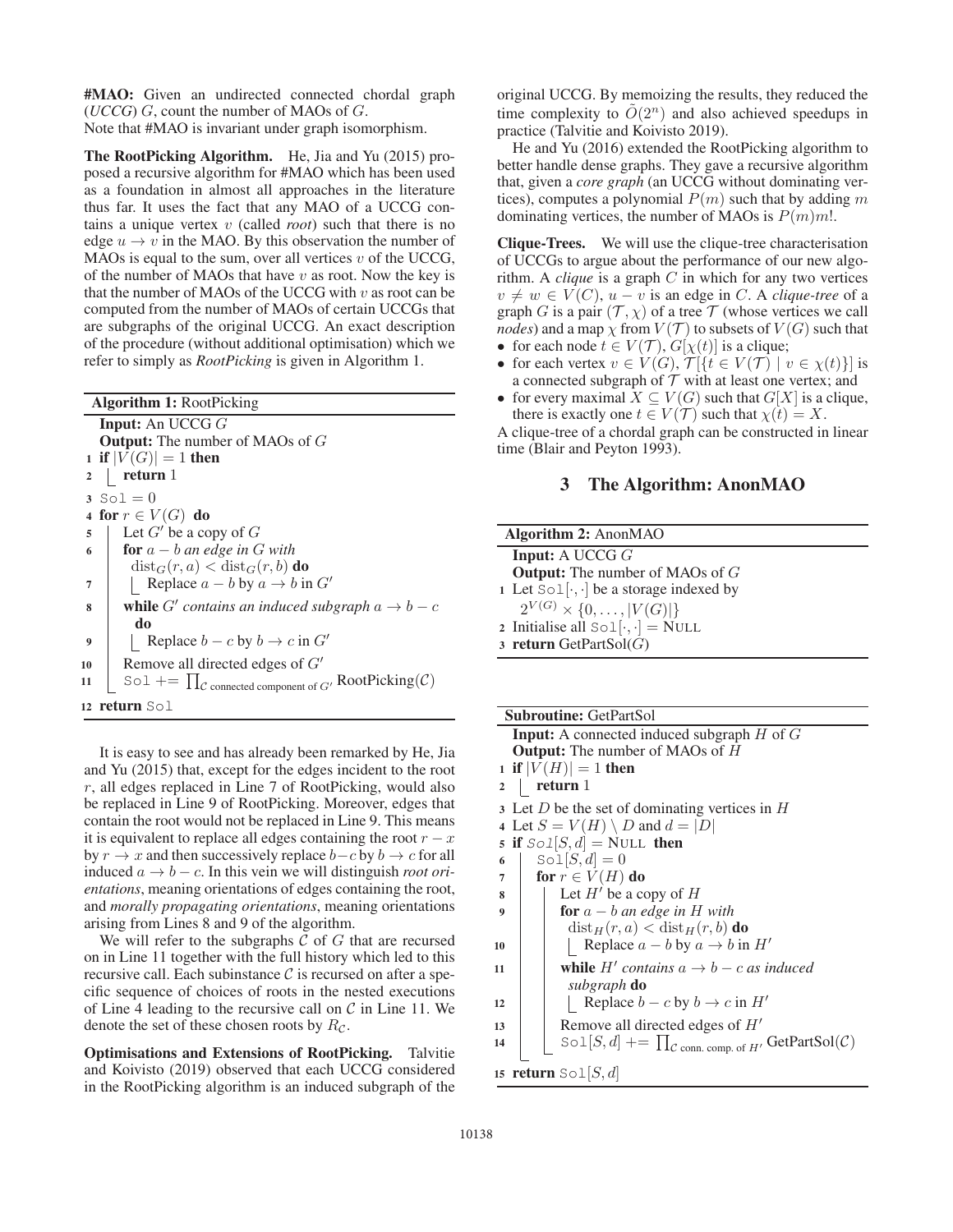Our main contribution is a new algorithm which extends RootPicking by combining the notion of *cores* (He and Yu 2016) with dynamic records. In this section, we present the algorithm and prove correctness. In the next section, we will then prove that the algorithm in fact runs in polynomial time on a broad subclass of chordal graphs, among others implying that #MAO is polynomial-time tractable on all interval graphs. We begin by recalling the definition of cores.

Definition 1. *The* core *(or* core graph) *of a graph* G *is obtained from* G *by removing all dominating vertices, i.e., is given by*  $G[V(G) \setminus \{v \in V(G) \mid v \text{ is dominating in } G\}].$ 

From this definition it is obvious that the core of a graph can be computed in polynomial time from the graph. Conversely, G can be reconstructed (up to isomorphism) from its core graph and the number of dominating vertices. This easy observation lies at the heart of the presented dynamic programming algorithm (Algorithm 2 along with its Subroutine GetPartSol).

## Theorem 2. AnonMAO *correctly solves* #MAO*.*

*Proof.* The algorithm proceeds just as RootPicking whenever  $\text{Sol}[S, d] = \text{NULL}$  in Line 5 of GetPartSol. By initialisation of Sol this is the case for all entries of Sol at the beginning of the algorithm. Because of this and Lines 3 and 4 of GetPartSol we can assume that an entry  $\text{Sol}[S, d] \neq$ NULL contains the number of MAOs of some UUCG H that is an induced subgraph of  $G$ , has  $d$  dominating vertices  $D$ and  $V(H) \backslash D = S$ . This same number is returned when encountering an induced subgraph  $H'$  of  $G$  which has  $d$  dominating vertices D' and  $V(H') \setminus D' = S$ . H and H' can be easily seen to be isomorphic by mapping  $D$  to  $D'$  arbitrarily and  $S$  to  $S$  with the identity mapping. This means GetPartSol returns the number of MAOs of H which is by isomorphism the same as the number of MAOs of H'.

## 4 Polynomially Tractable Instances of #MAO

In this section, we will prove that AnonMAO solves #MAO in polynomial time whenever there is a polynomial bound on the number of subtrees of the clique-tree. For the following considerations, we fix an UCCG G together with an associated clique-tree  $(\mathcal{T}, \chi)$ . We also introduce the following notation: for a subtree T of T and  $v \in V(G)$ , we let  $T^{(v)} = \{t \in V(T) \mid v \in \chi(t)\}.$ 

Sub-blocks. A crucial notion that will help us understand the behavior of AnonMAO is that of *sub-blocks*. The definition of sub-blocks is motivated by the following insight into the behavior of the RootPicking algorithm.

**Lemma 3.** Let  $r \neq u \rightarrow v$  be an edge of G that is *oriented during the* RootPicking *algorithm when considering some root*  $r \in V(G)$ *. Then*  $dist_\mathcal{T}(\mathcal{T}^{(u)}, \mathcal{T}^{(r)})$  <  $dist_{\mathcal{T}}(\mathcal{T}^{(v)}, \mathcal{T}^{(r)})$ *. Moreover, there is a node*  $s \in V(\mathcal{T})$  *on the path from*  $\mathcal{T}^{(r)}$  *to*  $\mathcal{T}^{(v)}$  *such that*  $u \in \chi(s)$  *and*  $v \notin \chi(s)$ *.* 

*Proof.* Because  $u \neq r$ , the orientation  $u \to v$  results from a non-empty sequence of morally propagating orientations following an orientation of an edge incident to the root. This describes a path in  $G$  that starts in  $r$  and ends in  $u$ . We proceed by induction along the length of a shortest such path, i.e., a shortest path of orientations from the root to u.

In base case, when the sequence consists of just one morally propagating orientation, i.e.,  $r - u$  is an edge in  $G$ , there has to be  $s \in V(\mathcal{T})$  such that  $r, u \in \chi(s)$ . Similarly because  $u - v$  is an edge in G there is some  $t \in V(\mathcal{T})$  such that  $u, v \in \chi(t)$ . As  $u - v$  must be replaced due to a morally propagating orientation,  $r - v$  is not an edge in G and thus  $v \notin \chi(s)$ . By the properties of the clique-tree, s lies on the path from  $\mathcal{T}^{(r)}$  to  $\mathcal{T}^{(v)}$  which proves the base case.

For the inductive step, assume that the claim holds whenever we have an induced subgraph  $w \to u - v$  of G where the orientation of  $w \to u$  can be explained by a sequence of propagating orientations of length  $i - 1$ . Consider an induced subgraph  $w \to u - v$  of G where the orientation of  $u \rightarrow v$  follows from a shortest path of orientations from r to  $u$  (through  $w$ ) such that this path has length i1. Now, consider the unique bag s in  $\mathcal{T}^{(u)}$  that is closest to  $\mathcal{T}^{(r)}$ . By our inductive assumption about the orientation of the edge  $w \to u$ ,  $w \in \chi(s)$ . But then s cannot contain v, since v is not adjacent to w. Since  $\mathcal{T}^{(v)}$  does intersect  $\mathcal{T}^{(u)}$  and s is the bag in  $\mathcal{T}^{(u)}$  closest to  $\mathcal{T}^{(r)}$ , s must lie on the path from  $\mathcal{T}^{(v)}$  to  $\mathcal{T}^{(r)}$  —in particular, it satisfies the conditions of the lemma.

Informally, Lemma 3 shows that every morally propagating orientation (i.e., all orientations of edges not incident to the current root)  $u \to v$  implies the existence of a "distinguishing" bag that appears in the root-direction inside the clique-tree. This motivates the following definition, which identifies "sub-blocks" in a clique-tree which are not distinguished by such a bag (i.e., where all the bags have the same intersection with the neighbouring bag in the root direction).

Definition 4. *A* clique-tree sub-block *is a tuple* (T, Out) *where T is a subtree of*  $\mathcal{T}$  *and*  $\circ$ ut  $\subseteq N_{\mathcal{T}}(V(T))$ *.* 

*The* body  $B_{T, \text{Out}}$  *of a clique-tree sub-block*  $(T, \text{Out})$  *is the vertex set of*  $G$  *given by*  $\bigcup_{t \in V(T)} \chi(t) \setminus \bigcup_{t \in out} \chi(t)$ .

*A clique-tree sub-block is called* propagation identical *with respect to some*  $r \in V(G)$  *if either*  $\forall t \in V(T)$   $r \in$  $\chi(t)$ , or  $\forall t \in \partial$ ut  $\forall s, s' \in V(T)$   $\chi(s) \cap \chi(t) = \chi(s') \cap \chi(t)$ .

A clique-tree sub-block is propagation identical w.r.t. a set  $R$  of roots if it is a propagation identical w.r.t. each vertex in R. Intuitively, by Lemma 3, a propagation identical sub-block (or PIS, in short)  $(T, Out)$  provides a template for specifying a vertex set of  $G$ , namely its body, between whose vertices no morally propagating orientations take place. We will use propagation identicality to show that each subinstance considered by RootPicking is the body of some clique-tree sub-block, where each root picked up to that point is either a dominating vertex in the subinstance or lies in the direction of some node  $t \in \text{Out}$ . In combination with the following observation, this will provide us with an upper bound on the number of subinstances considered by AnonMAO.

Observation 5. *The number of clique-tree sub-blocks is at most*  $\rho^2$ *, where*  $\rho$  *is the number of subtrees of*  $\mathcal{T}$ *.*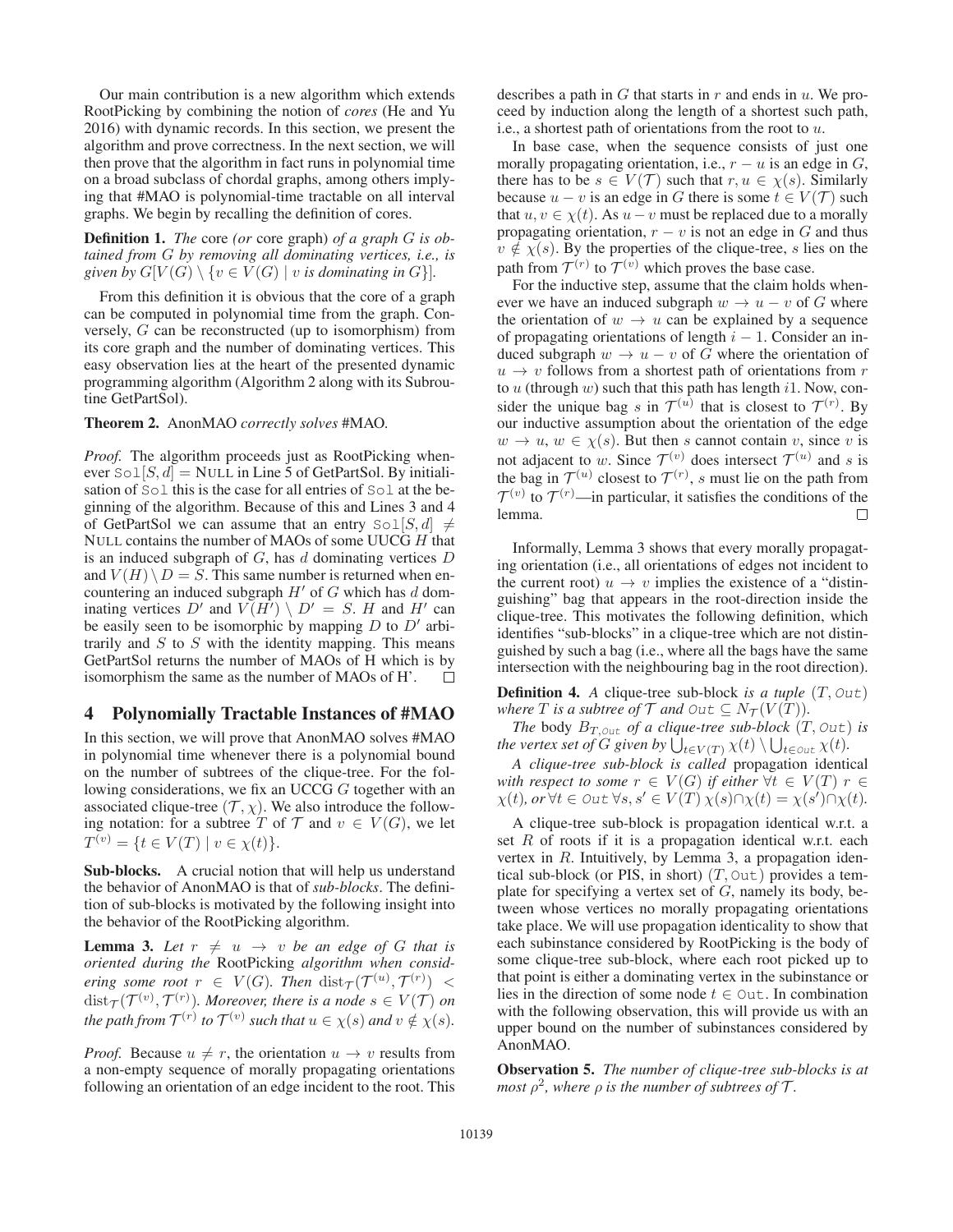To formalise and prove the desired claim, we first consider subinstances containing the latest root picked separately in Lemma 6. We use this as a base for proving the general case in Lemma 7 and Lemma 8.

Lemma 6. *Consider a subinstance* C *that is recursed on during the* RootPicking *algorithm which arises from another*  $s$ ubinstance  $C'$  after picking a root  $r \in V(C')$  such that  $r \in$  $N_G(V(C))$ *. Then* C *is a connected component of*  $G[\{u \in$  $V(\widetilde{C}') \setminus {\widetilde{r}} \mid \exists t \in V(\mathcal{T}) : u \in \chi(t) \wedge r \in \chi(t)$ .

*Proof Sketch.* Since  $Z = \{u \in V(C') \setminus \{r\} \mid \exists t \in$  $V(\mathcal{T})$   $u \in \chi(t) \wedge r \in \chi(t)$  is the set of all vertices at distance 1 from r in C', it obviously contains  $V(C)$ . The proof follows by showing that no edge in  $G[Z]$  can be influenced by a morally propagating orientation.  $\Box$ 

For the following lemma, it will be useful to recall that  $R_C$  is the set of roots chosen by RootPicking.

Lemma 7. *Consider a subinstance* C *that is recursed on during the* RootPicking *algorithm applied to* G*. There is a PIS*  $(T, Out)$  *with respect to*  $R_C$  *such that*  $C$  *is a connected component of*  $G[B_{T, \text{Out}} \setminus R_C]$ *.* 

*Proof Sketch.* We prove the lemma by induction on the recursion depth needed to reach  $C$  as a subinstance. For the base case, notice that  $V(G) = B_{\mathcal{T}, \emptyset}$  and  $G = G[B_{\mathcal{T}, \emptyset} \setminus \emptyset].$ 

Now assume that the lemma holds for all instances arising at recursion depth at most *i*. Let  $C'$  be an arbitrary subinstance at recursion depth  $i$ , and using the induction hypothesis let  $(T', \text{Out}')$  be a PIS with respect to  $R_{C'}$  such that  $G[B_{T',\text{out}'}] \setminus R_{C'}$  has C' as a connected component and let  $r \in V(C')$  be an arbitrary vertex of C', i.e., a possible choice for a root when recursing on  $C'$ .

We show that for every  $C$  which occurs as subinstance at recursion depth  $i + 1$  arising from C' after picking r as the new root, C is a connected component of  $G[B_{T, \text{Out}} \setminus R_C]$ for some PIS  $(T, \text{Out})$  w.r.t.  $R_C = R_{C'} \cup \{r\}$ . Note that any clique-tree sub-block whose tree is contained in  $T'$  is trivially propagation identical w.r.t.  $R_{C'} \cap \bigcup_{t \in V(T')} \chi(t)$ .

For any C such that  $r \in N_G(V(C))$ , the claim follows from Lemma 6 by setting  $T = T^{(r)}$  and Out = Out'  $N_{\mathcal{T}}(T'^{(r)})$ . Now, consider a subinstance C arising from the case where  $r \notin N_G(V(C))$ . We now proceed in two steps. **1.** We show that that  $V(C)$  is contained in some  $B_{T, \text{Out}} \setminus R_C$ for some PIS  $(T, \text{Out})$ . To this end, let  $T_C$  be an inclusionminimal connected subtree  $T_C$  of  $T'$  such that  $V(C) \subseteq$  $\bigcup_{t \in V(T_C)} \chi(t)$ . Let  $t \in N_{\mathcal{T}}(\tilde{T_C})$  be a node with minimum  $\text{dist}_{\mathcal{T}}(t, \mathcal{T}^{(r)})$ .

If  $\forall s, s' \in V(T_C) \chi(s) \cap \chi(t) = \chi(s') \cap \chi(t)$  and  $V(C) \cap$  $\chi(t) = \emptyset$ , we set  $(T, \text{Out})$  to  $(T_C, (\text{Out}' \cap \hat{N}_T(T_C)) \cup \{t\}).$ Obviously with this choice  $V(C) \subseteq B_{T, \text{Out}}$  and it remains to show that  $(T, \text{Out})$  indeed is propagation identical. This is the case, because for  $s, s' \in V(T_C) \subseteq V(T')$  it holds that for any  $t' \in$  Out' that  $\chi(s) \cap \chi(t') = \chi(s') \cap \chi(t')$ , and by assumption on t,  $\forall s, s' \in V(T_C) \chi(s) \cap \chi(t) = \chi(s') \cap \chi(t)$ .

Otherwise, we proceed iteratively by extending  $T_C$ by t, considering the next  $t \in N_{\mathcal{T}}(T_C)$  minimising  $dist_\mathcal{T}(t, \mathcal{T}^{(r)})$  for the updated  $T_C$ , and checking the condition again. It can be shown that this results in a node  $t$ 

and subtree  $T_C$  satisfying  $\forall s, s' \in V(T_C) \chi(s) \cap \chi(t) =$  $\chi(s') \cap \chi(t)$ , and we can proceed as per the previous case. 2. We conclude the proof by showing that no edge in  $G[B_{T, \text{Out}} \setminus R_C]$  for these  $B_{T, \text{Out}}$  is directed during Root-Picking in the branch of root choices that led to C. This suffices as C is, as a subinstance of RootPicking, a connected component that arises after removing the edges directed due to previous root choices. П

The next lemma provides the core statement we need to argue the desired runtime bounds for AnonMAO. In essence, it shows that every subinstance called by AnonMAO will occur as the body of a clique-tree sub-block.

Lemma 8. *Consider a subinstance* C *that is recursed on during the* RootPicking *algorithm applied to* G*. There is a clique-tree sub-block*  $(T, \text{Out})$  *such that*  $C = G[B_{T, \text{Out}} \setminus$  $R_C$ .

*Proof Sketch.* Due to Lemma 7, there is a PIS  $(T', Out')$ w.r.t.  $R_C$  such that  $C$  is a connected component of  $G[B_{T',\text{out}}\setminus R_C]$ . As C is connected in G and a subgraph of  $G[B_{T',\text{out}}]$  we can find an inclusion-maximal subtree  $T_C$  of  $T'$  such that  $V(C) \subseteq \bigcup_{t \in V(T_C)} \chi(t)$  and for all  $t \in V(T_C)$ ,  $\chi(t) \cap V(C) \neq \emptyset$ . By using the propagation identicality of  $(T', \text{Out}')$  (which ensures that vertices in  $T_C$  intersect with  $Out'$  in the same way as  $T'$ ), it can be shown that setting Out =  $($ Out'  $\cap N_{\mathcal{T}}(V(T_C))) \cup N_{T'}(V(T_C))$  yields  $C = B_{T_C, \text{Out}}$ , concluding the proof. П

Picked Roots. As we have seen in the preceding subsection, we can identify subinstances of the RootPicking algorithm by the bodies of clique-tree sub-blocks, with the caveat that we lose information about the precise identities of the picked roots. In this subsection we take care of this issue by fixing choices for the roots that can be seen as locally isomorphic to whichever roots were actually chosen by Root-Picking.

Assume that the vertices of  $G$  are ordered in an arbitrary way—whenever we speak about vertices being 'smaller' or 'minimal', we understand these terms in regard to this ordering. A clique-tree sub-block  $(T, Out)$ together with a number  $d \in \{0, \ldots, |B_{T, \text{Out}}|\}$  induces a subgraph  $G(T, \text{Out}, d)$  of  $\tilde{G}$  in the following way. First, we let  $D(T, \text{Out}, d) = \{v_1, \ldots, v_d \in B_{T, \text{Out}}\}$ v<sub>i</sub> is minimal dominating for  $B_{T,\text{out}} \qquad \{v_1,\ldots,v_{i-1}\}$ <br>  $(D(T,\text{Out},d)$  will serve as our locally isomorphic choice for the previously picked roots). Then we set  $V(T, \text{Out}, d) = B_{T, \text{Out}} \setminus D(T, \text{Out}, d)$  and  $G(T, \text{Out}, d) = G[V(T, \text{Out}, d)].$ 

Lemma 9. *Consider a subinstance* C *that is recursed on during the* RootPicking *algorithm applied to* G*. There is a clique-tree sub-block* (T, Out) *and a number* d *such that* C *is isomorphic to*  $G(T, Out, d)$ *.* 

*Proof Sketch.* By Lemma 8, there is a clique-tree sub-block  $(T, \text{Out})$  such that  $C = G[B_{T, \text{Out}} \setminus R_C]$ . Let  $\ell = |B_{T, \text{Out}} \cap R_C|$  $R_C$ . It is not difficult to show that  $G[B_{T, \text{Out}} \setminus R_C]$  is isomporphic to  $G(T, \text{Out}, \ell)$ , and the lemma follows.  $\Box$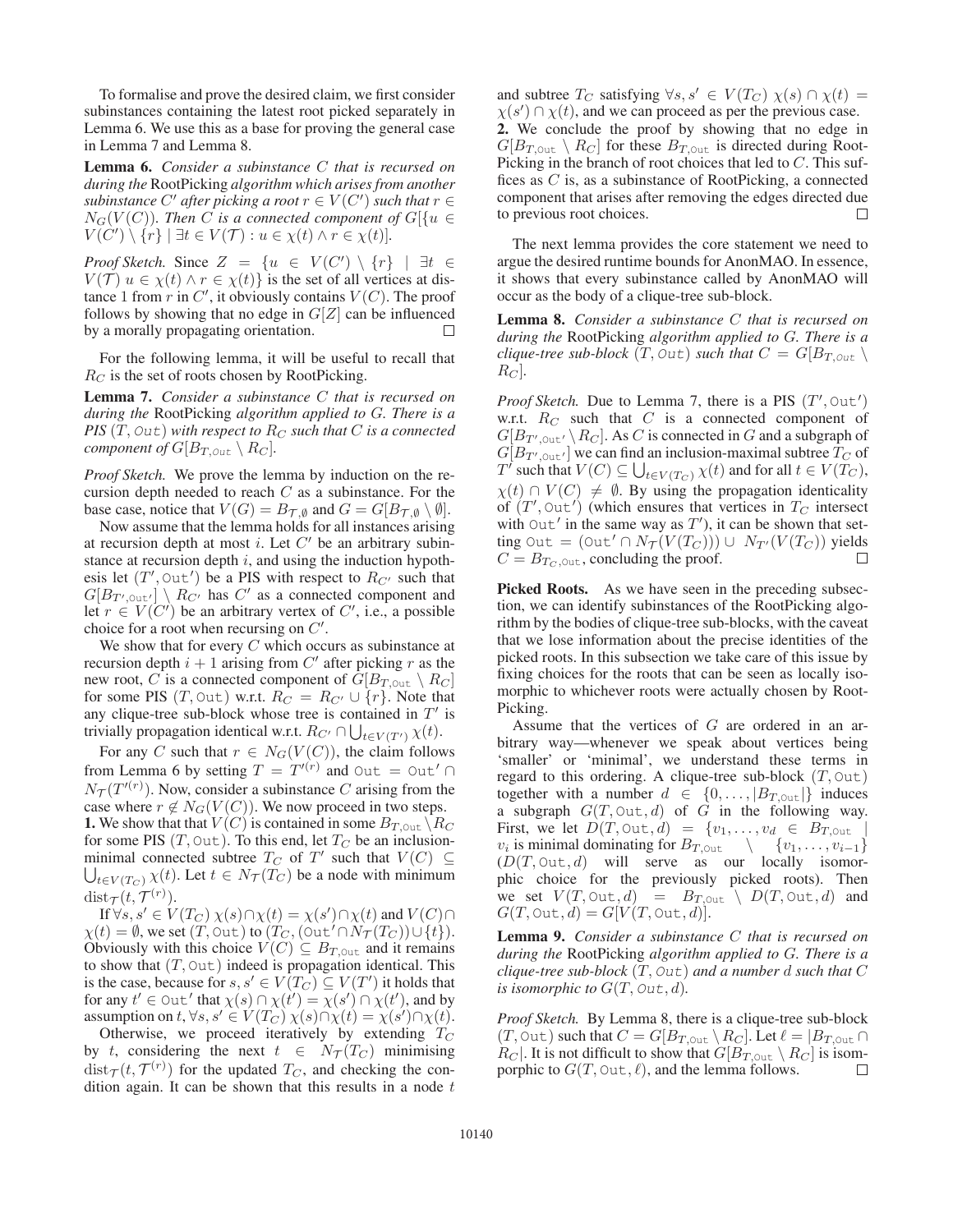

Figure 1: The running times of the algorithms for different numbers of vertices n as functions of the density parameter r. Both axes are logarithmic. The results from 50 repetitions with different inputs for each algorithm,  $n$  and  $r$  are summarised using a box plot: the box shows the range between the first and third quartile, and the whiskers show the minimum and maximum running times.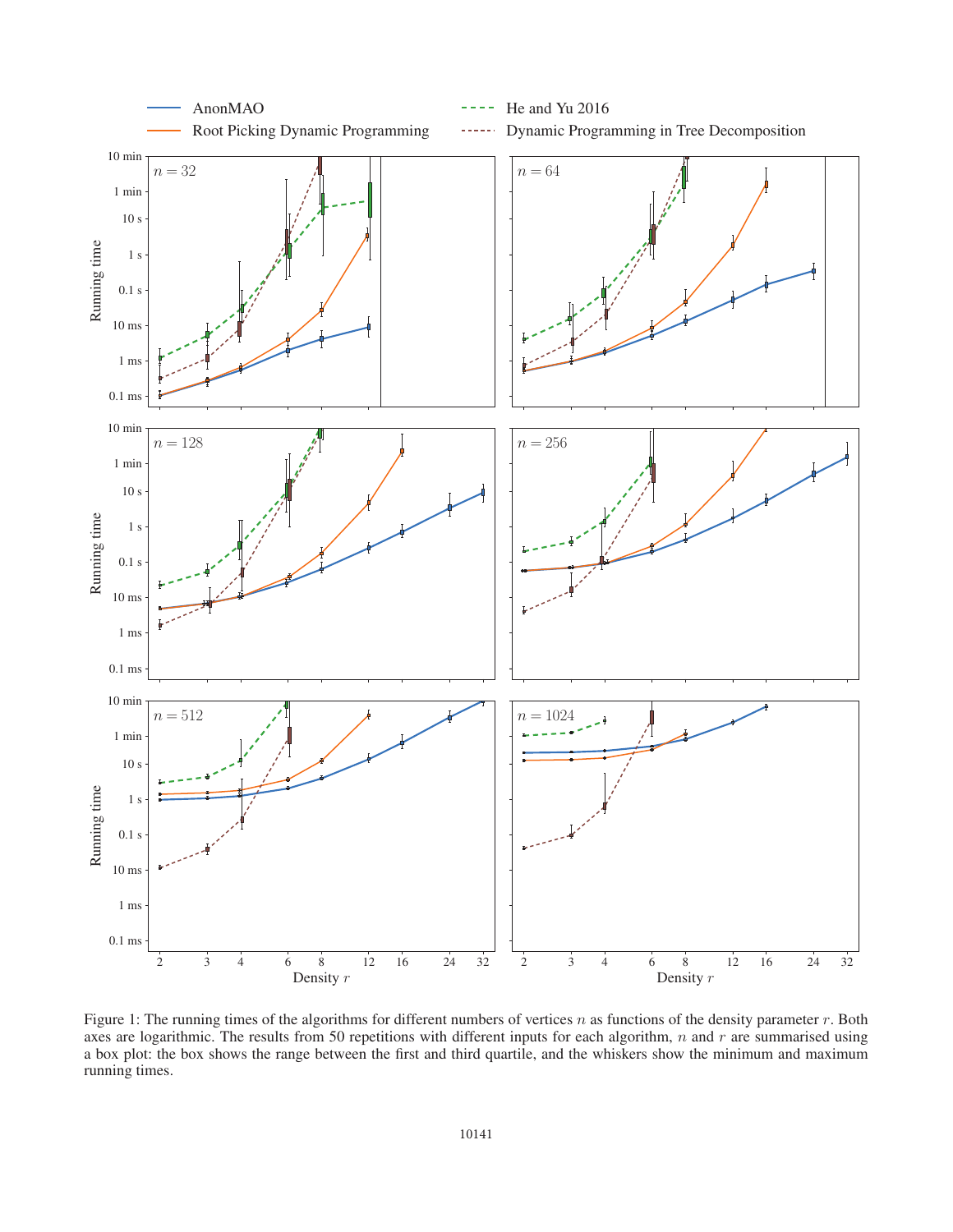**Relating**  $G(T, \text{Out}, d)$  **and AnonMAO.** With all the components in place, now it just remains to formalise the link between the records  $G(T, \text{Out}, d)$  introduced in this section and the instances considered by AnonMAO.

Lemma 10. *Let* (S, d) *be such that there is a subinstance* C *of* RootPicking *applied to* G *with* d *dominating vertices and*  $G[S]$  *as core. Then there is a clique-tree sub-block*  $(T, Out)$ and some  $d' \in \{0, \ldots, |B_{T, \text{Out}}|\}$  such that  $G(T, \text{Out}, d')$ *has* d *dominating vertices and* G[S] *as core.*

*Proof.* By Lemma 9, there is a clique-tree sub-block  $(T, \text{Out})$  and some  $d' \in \{0, \ldots, |B_{T, \text{Out}}|\}$  such that C is isomorphic to  $G(T, \text{Out}, d)$ .

It is easy to see that, because  $G(T, \text{Out}, d)$  and C are isomorphic, they have the same number of dominating vertices. This means  $G(T, \text{Out}, d')$  has d dominating vertices.

By choice of  $(T, Out)$  in the proof of Lemma 9, we can also assume that  $C = G[B_{T, \text{Out}} \setminus R_C]$ . Hence  $V(C) = B_{T, \text{Out}} \setminus R_C$ . By definition  $V(G(T, \text{Out}, d')) =$  $V(T, \text{Out}, d') = B_{T, \text{Out}} \setminus D(T, \text{Out}, d')$ . We show that any  $v \in V(C) \setminus V(G(T, \text{Out}, d'))$  is dominating in C, and conversely any  $v \in V(G(T, \text{Out}, d')) \setminus V(C)$  is dominating in  $V(G(T, \text{Out}, d'))$  which implies the lemma:

Let  $v \in V(C) \setminus V(G(T, \text{Out}, d')) = (B_{T, \text{Out}} \setminus R_C) \cap$  $D(T, \text{Out}, d')$ . By definition of  $D(T, \text{Out}, d')$ ,  $v - w$  is an edge in  $V(C)$  for every  $w \in V(C) \cap (B_{T, \text{Out}})$  $D(T, \text{Out}, d')) = V(C) \setminus D(T, \text{Out}, d')$ . For  $w \in V(C) \cap$  $D(T, \text{Out}, d')$ , either v was included into  $D(T, \text{Out}, d')$ with a smaller index than  $w$ , in which case  $v$  dominates  $w$ , or vice versa. In any case  $v$  is dominating in  $C$ .

Conversely let  $v \in V(G(T, \text{Out}, d')) \setminus V(C) = (B_{T, \text{Out}})$  $D(T, \text{Out}, \overrightarrow{d}') \cap R_C$ . By propagation identicity with respect to  $R_C \cap \bigcup_{t \in V(T)} \chi(t)$ , for  $s, s' \in V(T)$ ,  $R_C \cap \chi(s) =$  $R_C \cap \chi(s')$ . Thus for all  $t \in V(T)$ ,  $v \in \chi(t)$  which implies v is dominating in  $G(T, \text{Out}, d)$ . П

We can now present our main theoretical contribution.

Theorem 11. *On graphs accompanied by a clique-tree such that the tree has polynomially many, say*  $p(|V(G)|)$ *, subtrees,* AnonMAO *runs in polynomial time.*

*Proof.* Let G be such a graph and  $(\mathcal{T}, \chi)$  be such a cliquetree of G. Lemma 10 and its proof provide a surjection from the set of clique-tree sub-blocks and natural numbers bounded by the cardinality of their bodies to the set of core-dominating vertex pairs for subinstances considered by AnonMAO. Thus AnonMao distinguishes at most  $p(|V(G)|)^2 \cdot |V(G)|$  subinstances using Observation 5.  $\Box$ 

Since interval graphs can be characterised as chordal graphs whose clique-tree is a path (Ibarra 2009; Fulkerson and Gross 1965), we obtain the following corollary.

Corollary 12. AnonMAO *runs in polynomial time on interval graphs.*

#### 5 On Clique-Trees with Few Subtrees

We consider now briefly the graph class for which we have shown #MAO to be polynomial time solvable.

One can reformulate the condition of a clique-tree having a polynomially bounded number of subtrees as a more local condition on the clique-tree. Among others, this allows us to check in linear time whether a clique-tree has a desired polynomial bound on the number of subtrees or not.

For a tree T, let  $h_T$  denote the number of vertices with degree at least three, which we refer to as *high-degree vertices*,  $\Delta_T$  denote the maximum degree of a vertex in T, and  $s_T$  denote the number of subtrees of T.

**Observation 13.** For any tree T,  $s_T \leq |V(T)|^{h_T \cdot \Delta_T}$ .

**Lemma 14.** *For any sequence of*  $(h_n)_{n \in \mathbb{N}}$  *and*  $(\Delta_n)_{n \in \mathbb{N}}$ *such that there is a sequence of trees*  $(T_n)$  *such that*  $|V(T_n)| = n$ ,  $h_{T_n} = h_n$  *and*  $\Delta_{T_n} = \Delta_n$ , *there is a sequence of such*  $(T_n)_{n\in\mathbb{N}}$  *and*  $s_{T_n} \geq$  $\max\left\{2^{\Delta_n}, 2^{h_n}, \left(\left\lfloor\frac{n-h_n-2}{h_n\cdot(\Delta_n-2)}\right\rfloor+1\right)^{h_n\cdot(\Delta_n-2)}\right\}.$ 

From this, we can show:

**Corollary 15.** For a general class of trees  $\mathfrak{T}$ , each  $s_T$  can *be polynomially (in*  $|V(T)|$ *) upper-bounded for all*  $T \in \mathcal{I}$ *, if and only if*  $h_T, \Delta_T < c$  *for a constant*  $c$  *for all*  $T \in \mathcal{I}$ *.* 

*Proof Sketch.* The condition is clearly sufficient by Observation 13. It is also necessary: By Lemma 14,  $\mathfrak T$  may contain a series of trees T with arbitrarily large  $|V(T)|$  such that  $s_T \ge \max\left\{2^{\Delta_T}, 2^{h_T}, \left(\left\lfloor\frac{|V(T)| - h_T - 2}{h_T \cdot (\Delta_T - 2)}\right\rfloor + 1\right)^{h_T \cdot (\Delta_T - 2)}\right\}$ .

This statement shows that we can express our requirement for polynomial-time solvability (i.e., that the clique-trees have at most polynomially many subtrees) equivalently by requiring that the clique-trees have at most a constant number of high-degree vertices and maximum vertex degree. We remark that one can also show a similar relationship to the number of leaves in the clique-tree.

#### 6 Experimental Results

We compared the practical performance of the AnonMAO algorithm to the state-of-the-art algorithms, notably:

- *RootPicking Dynamic Programming*: The root picking algorithm due to He, Jia, and Yu (2015) with the dynamic programming speedup (Talvitie and Koivisto 2019).
- *He and Yu 2016*: The algorithm by He and Yu (2016) based on recursively computing polynomials  $P(m)$  for core graphs such that  $P(m)m!$  is the number of MAOs when we add  $m$  dominating vertices.
- *Dynamic Programming in Tree Decomposition*: The algorithm by Talvitie and Koivisto (2019) based on dynamic programming on the clique-tree with time-complexity in  $O(2^k k! k^2 n)$  parameterised by the treewidth k.

We implemented<sup>2</sup> AnonMAO using C++, and for the other algorithms, we used the C++ implementations of Talvitie

<sup>&</sup>lt;sup>2</sup> github.com/ttalvitie/efficient-markov-equivalent-dag-counting